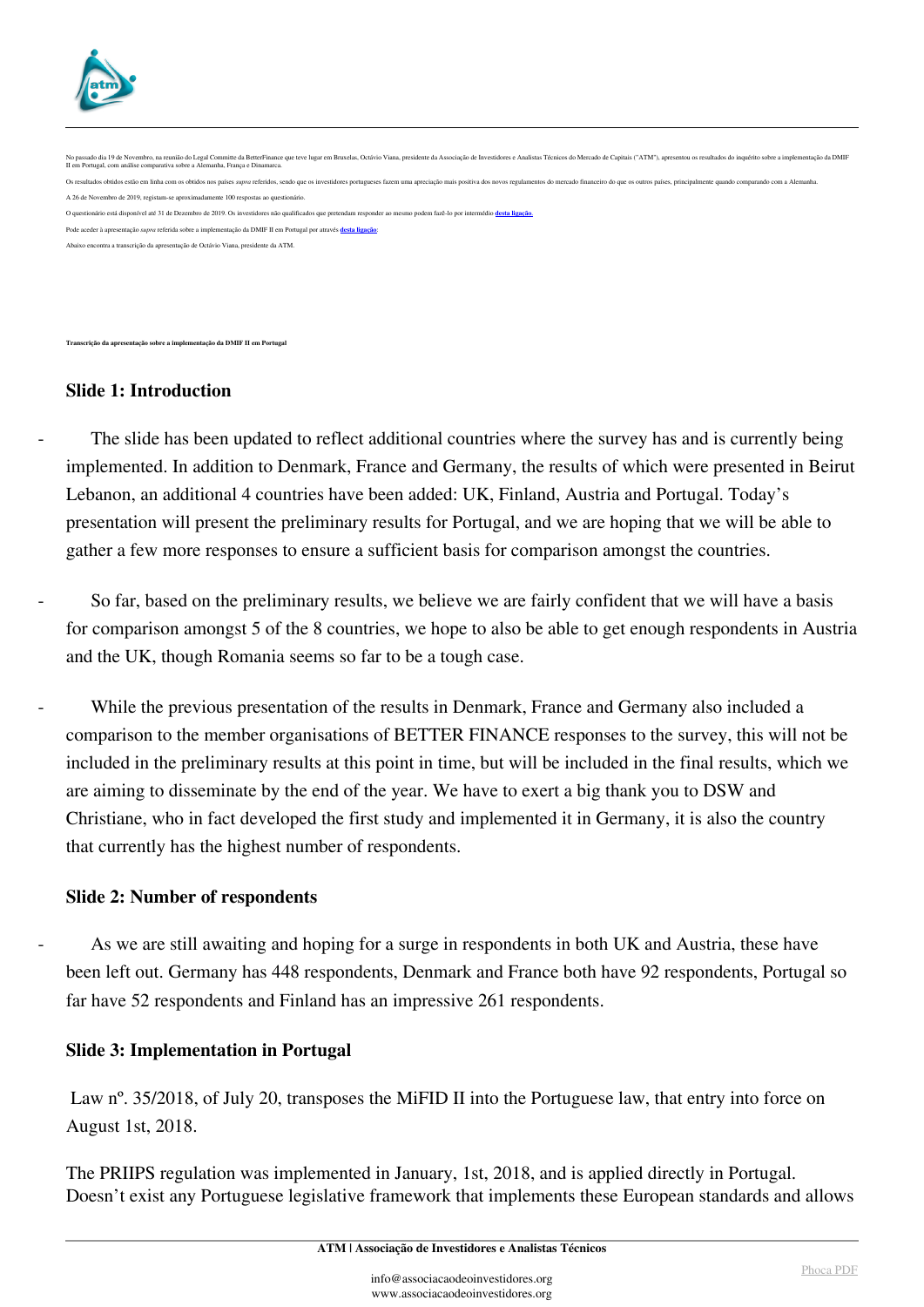

the NCA (CMVM) to approve regulations.

## **Slide 4: Overall assessment**

here we can see that Portugal is the most satisfied so far

## **Slide 5: Areas where there are room for improvement.**

- For those present in Beirut, we presented the ranking of each of the countries included, here you can see that but now also including Portugal.
- Interesting is that tradability of securities is in fact not listed by any respondent in Portugal.

## **Slide 6: Continuation of last slide**

for this presentation we also present the weighted average of the responses of Denmark, France, Germany and Portugal. This is multiple choice question, here we can see the percentage of the respondents, where the difference in number of respondents is taken into account.

### **Slide 7: Information on costs**

Here we see that Portugal has a higher assessment than Germany, but lower than both Denmark and France.

### **Slide 8: Information on Performance**

- Here we see that Portugal, again, places itself between Germany, more negative, and France and Denmark, more positive.

### **Slide 9: KID**

- Here we can see that Portugal is in the middle when it comes to satisfaction level.
- The circle shows the collective results for Denmark, Portugal, Germany and France

# **Slide 10: Interest in newly available information**

Here we can see what percentage of the surveyed want information on the different proposed areas

# **Slide 11: Portugal case – sum up**

Our members positively evaluate some reforms that result from MiFID, such us the obligation of telephone conversations and electronic communications that may result in transactions having to be recorded and made available to customers.